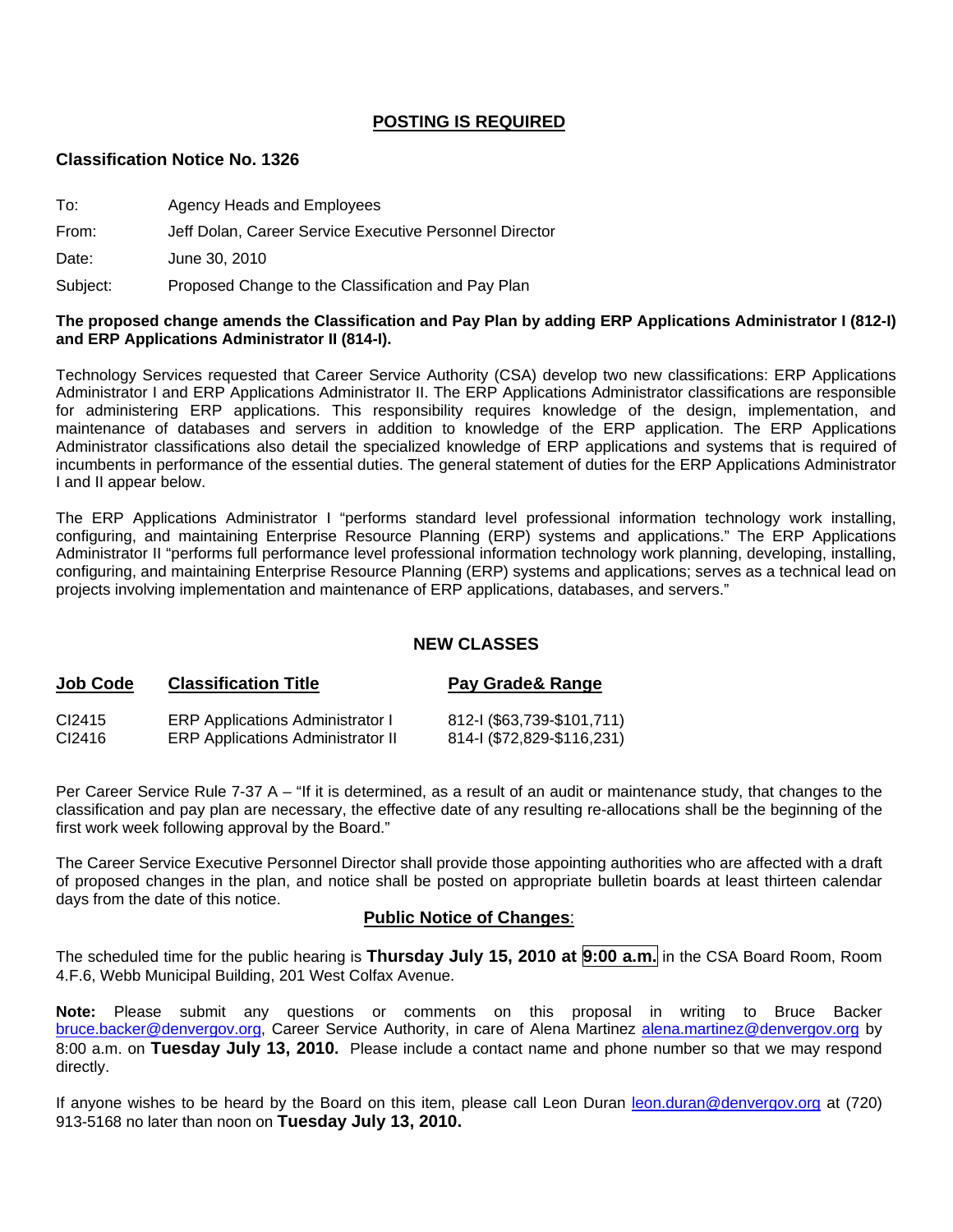

# Career Service Authority

# ERP Applications Administrator I

# **GENERAL STATEMENT OF CLASS DUTIES**

Performs standard level professional information technology work installing, configuring, and maintaining Enterprise Resource Planning (ERP) systems and applications.

# **DISTINGUISHING CHARACTERISTICS**

The ERP Applications Administrator I is distinguished from the *ERP Applications Administrator II*, which performs full performance level professional information technology work planning, developing, installing, configuring, and maintaining Enterprise Resource Planning (ERP) systems and applications. The ERP Applications Administrator II also serves as a technical lead on projects involving implementation and maintenance of ERP applications, databases, and servers.

ERP Applications Administrators are distinguished from IT Systems Administrators by the specialized knowledge and experience with ERP software and application functionality incumbents in the ERP classifications must possess. Further, ERP Applications Administrators function as a hybrid between a systems administrator and a database administrator, requiring knowledge related to the design, implementation, and maintenance of both databases and servers.

## *Guidelines, Difficulty and Decision Making Level:*

Guidelines are generally numerous, well established, and directly applicable to the work assignment. Work assignment and desired results are explained by general oral or written instructions.

Duties assigned are generally repetitive and restricted in scope but may be of substantial intricacy. Employee primarily applies standardized practices.

Decisions or recommendations on non-standardized situations are limited to relating organizational policies to specific cases. Problems that are not covered by guidelines or are without precedent are taken up with the supervisor.

## *Level of Supervision Received and Quality Review:*

Under normal supervision, within a standardized work situation, the employee performs duties common to the line of work without close supervision or detailed instruction. Work product is subject to continual review.

## *Interpersonal Communications and Purpose:*

Contacts with the public or employees where explanatory or interpretive information is exchanged, gathered, or presented and some degree of discretion and judgment are required within the parameters of the job function.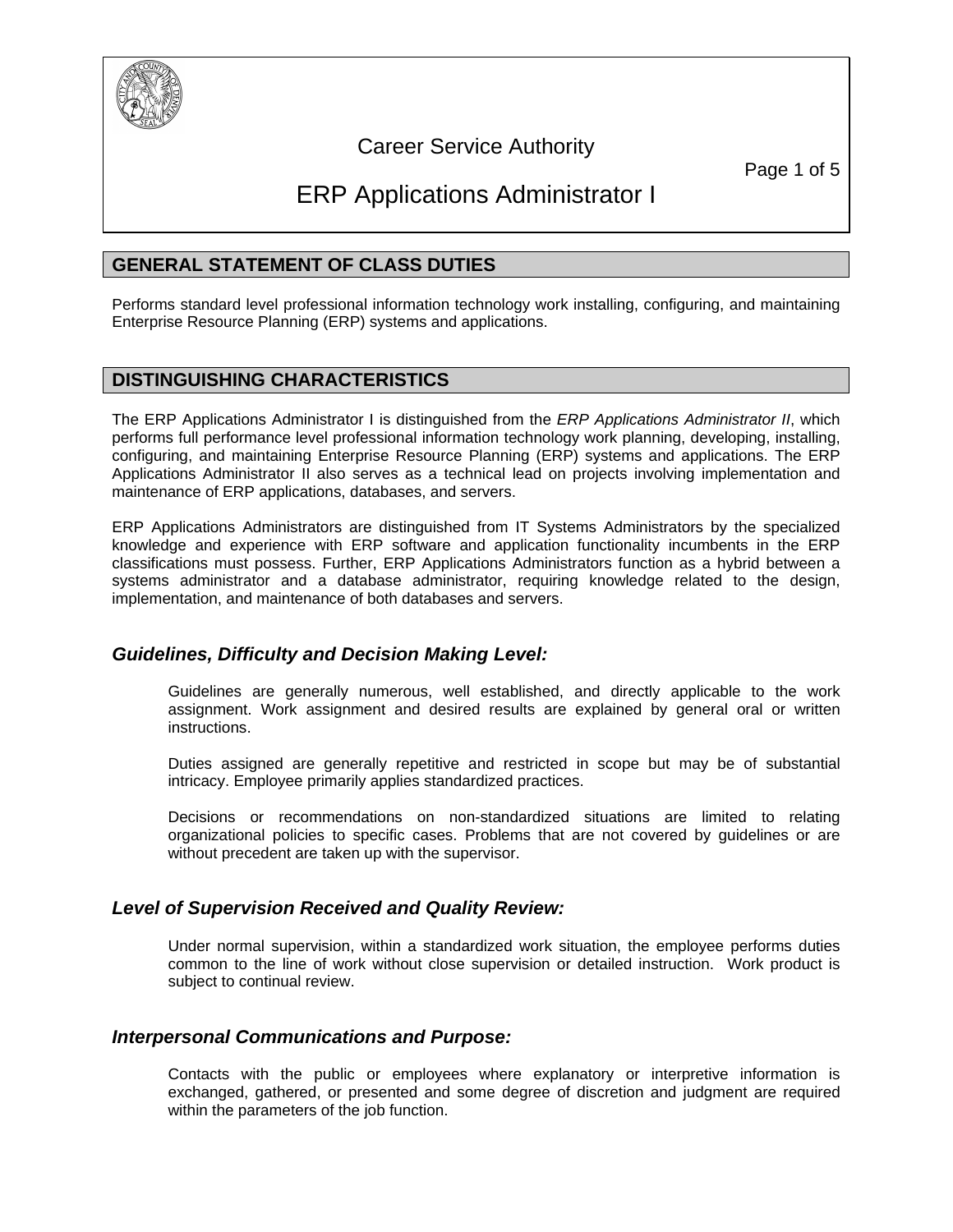### *Level of Supervision Exercised:*

None

### **ESSENTIAL DUTIES**

Participates in the installation, upgrade, and maintenance of ERP applications, databases, middleware, and servers, which includes installing new software releases and system upgrades, evaluating and installing patches, and conducting database migrations, refreshes, and restores.

Assists with planning, designing, and developing database servers, web servers, and application servers in a multi-instance environment. Implements and maintains the architecture necessary for ERP integration with other application systems.

Participates in projects to architect, implement or enhance, and test ERP systems and applications to meet dynamic business needs. Performs routine to complex configuration, change management and testing activities to support a service-oriented architecture and integration between all applications.

Troubleshoots and resolves routine to complex technical problems with ERP systems to include application, database, and server problems.

Performs backup and recovery operations for ERP applications, databases, and systems. Assists with the administration of ERP systems security measures to protect data, software, and hardware.

Participates in the determination of future growth requirements of the applications in areas such as database size, number of end-users and application functionality; works with other information technology professionals to address application capacity needs.

Ensures the performance and reliability of ERP systems by monitoring these systems for high availability, load balancing, and satisfactory response time and working with other information technology professional to resolve performance issues.

Monitors third party tools for application and database performance, provides recommendations for enhancements/changes, and makes database table changes/additions to packaged software applications.

Provides programming/scripting assistance to support ERP system automation; debugs and tunes/optimizes SQL statements.

Performs other related duties as assigned or requested.

Any one position may not include all of the duties listed. However, the allocation of positions will be determined by the amount of time spent in performing the essential duties listed above.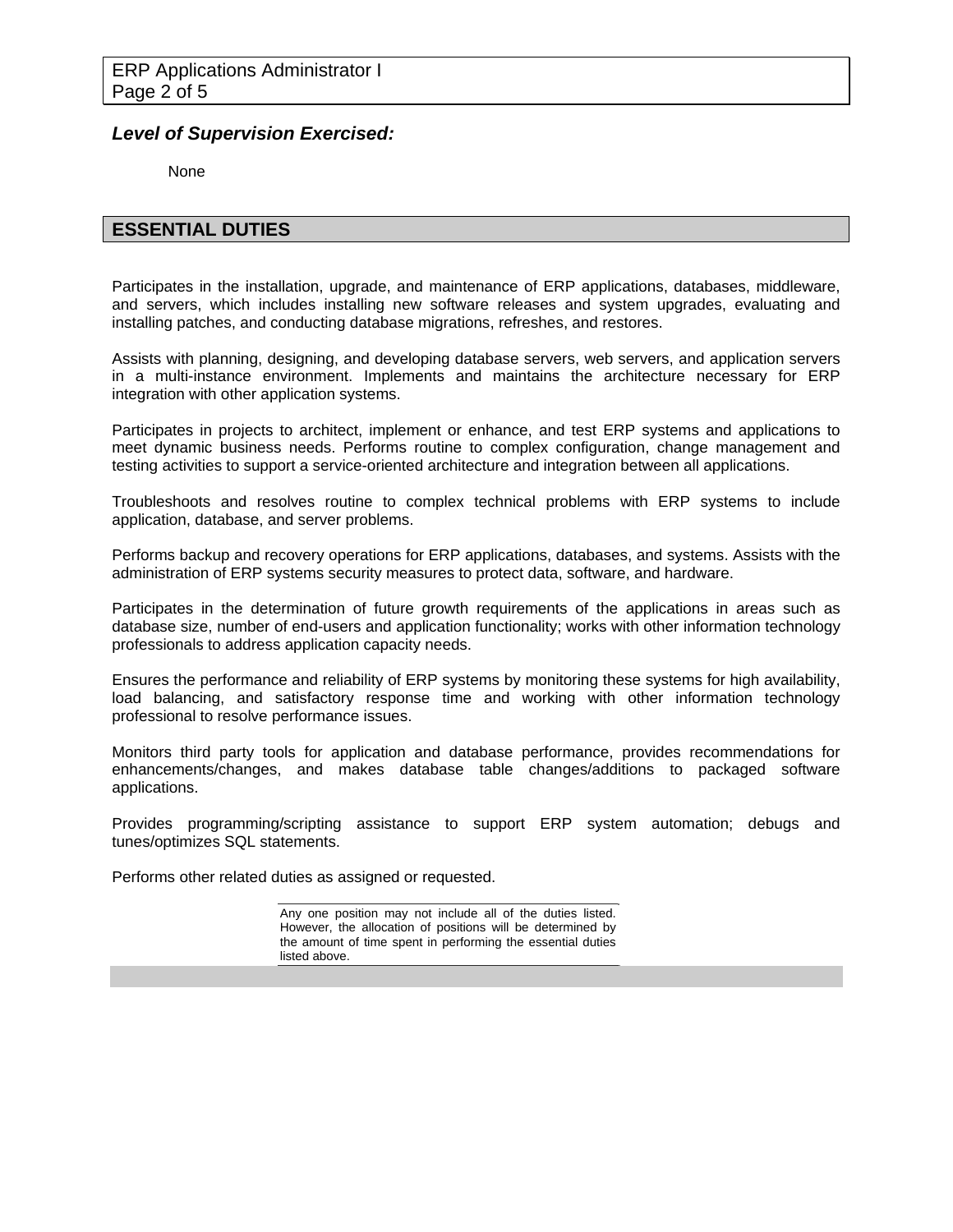### **MINIMUM QUALIFICATIONS**

# *Competencies, Knowledge, & Skills:*

- **Integrity/Honesty** Contributes to maintaining the integrity of the organization; displays high standards of ethical conduct and understands the impact of violating these standards on an organization, self, and others; is trustworthy.
- **Attention to Detail** Is thorough when performing work and conscientious about attending to detail.
- **Technical Competence** Uses knowledge that is acquired through formal training or extensive on the job experience to perform one's job; works with, understands, and evaluates technical information related to the job; advises others on technical issues.
- **Self Management** Sets well defined and realistic personal goals; displays a high level of initiative, effort, and commitment towards completing assignments in a timely manner; works with minimal supervision; is motivated to achieve; demonstrates responsible behavior.
- **Problem Solving** Identifies problems; determines accuracy and relevance of information; uses sound judgment to generate and evaluate alternative, and to make recommendations.
- **Technology Application** Uses machines, tools, or equipment effectively; uses computers and computer applications to analyze and communicate information in the appropriate format.
- **Information Management** Identifies a need for and knows where or how to gather information; organizes and maintains information or information management systems.
- **Reading** Understands and interprets written material, including technical material, rules, regulations, instructions, reports, charts, graphs, or tables; applies what is learned from written material to specific situations.
- **Writing** Recognizes or uses correct English grammar, punctuation, and spelling; communicates information (for example, facts, ideas, or messages) in a succinct and organized manner; produces written information, which may include technical material that is appropriate for the intended audience.
- **Interpersonal Skills** Shows understanding, friendliness, courtesy, tact, empathy, concern, and politeness to others; develops and maintains effective relationships with others; may include effectively dealing with individuals who are difficult, hostile, or distressed; related well to people from varied backgrounds and different situations; is sensitive to cultural diversity, race, gender, disabilities, and other individual differences.
- **Flexibility**  Is open to change and new information; adapts behavior or work methods in response to new information, changing conditions, or unexpected obstacles; effectively deals with ambiguity.
- **Reasoning** Identifies rules, principles, or relationships that explain facts, data and other information; analyzes information and makes correct inferences or draws accurate conclusions.
- **Decision Making** Makes sound, well informed, and objective decisions; perceives the impact and implications of decisions; commits to action, even in uncertain situations, to accomplish organizational goals; causes change.
- **Teamwork** Encourages and facilitates cooperation, pride, trust, and group identity; fosters commitment and team spirit; works with others to achieve goals.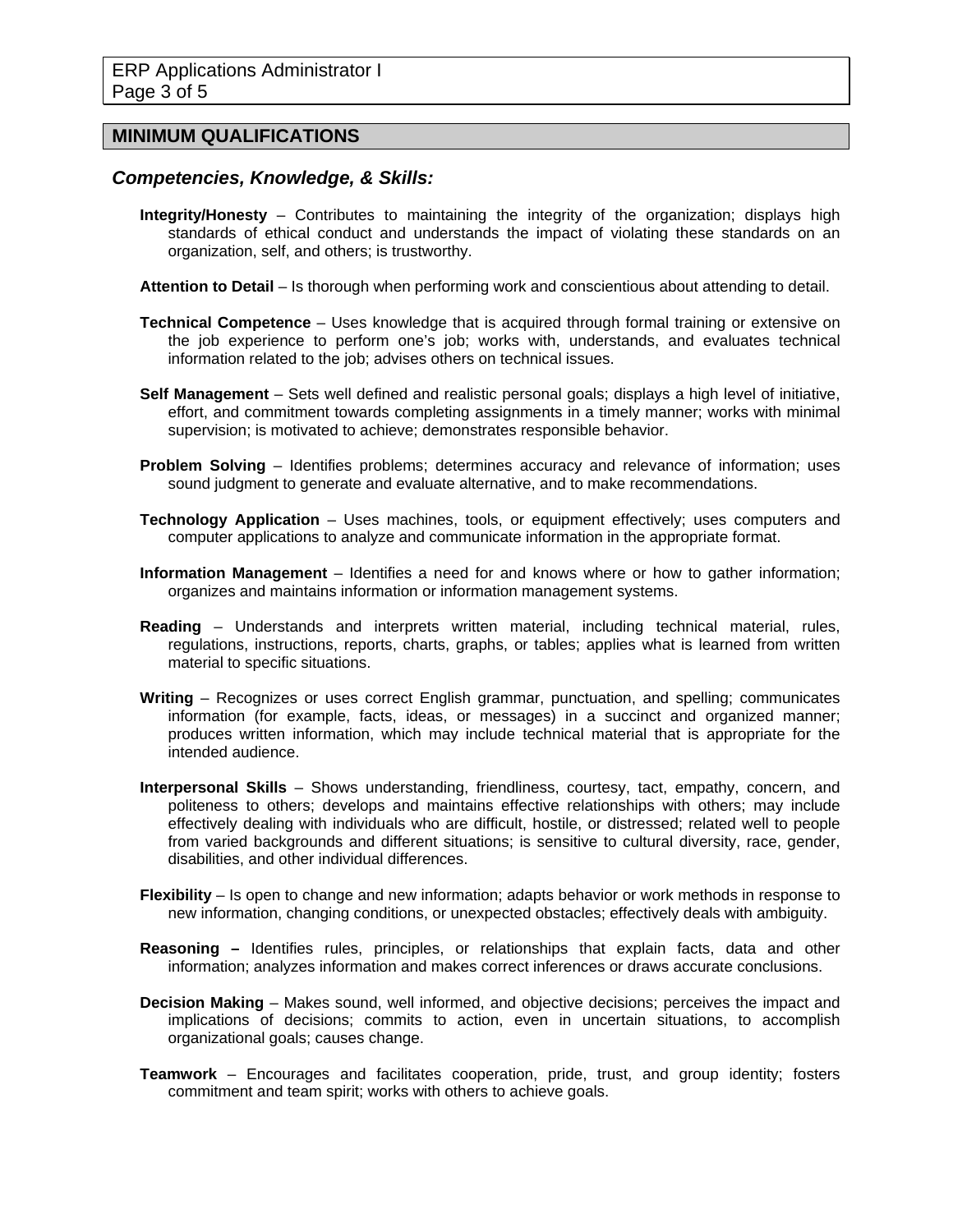- **Customer Service** Works with clients and customers to assess their needs, provide information or assistance, resolve their problems, or satisfy their expectations; knows about available products and services; is committed to providing quality products and services.
- **Learning** Uses efficient learning techniques to acquire and apply new knowledge and skills; uses training, feedback, or other opportunities for self learning and development.
- Knowledge of system development methodologies used to plan, develop, implement, operate, and maintain ERP systems.
- Knowledge of ERP database management systems, applications, and database components (tables, rows, etc.).
- Knowledge of the principles, procedures, and tools of data management, such as modeling techniques, data backup, data recovery, data dictionaries, data warehousing, data mining, data disposal, and data standardization processes.
- Knowledge of the uses of database management systems and software to control the organization, storage, retrieval, security, and integrity of data.
- Knowledge of the principles, methods, and tools for automating, developing, implementing, or administering database systems.

Knowledge of the principles and methods of web technologies, tools and delivery systems.

**Physical Demands** (Physical Demands are a general guide and specific positions will vary based on working conditions, locations, and agency/department needs)*:* 

*Sitting*: remaining in the normal seated position. *Handling*: seizing, holding, grasping or otherwise working with hand(s). *Fingering*: picking, pinching or otherwise working with fingers. *Talking*: expressing or exchanging ideas by means of spoken words. *Hearing*: perceiving the nature of sounds by the ear. *Repetitive Motions*: making frequent movements with a part of the body. *Eye/Hand/Foot Coordination*: performing work through using two or more.

### *Working Environment:*

Work is primarily performed in an office setting and frequently at other locations for meetings. Work involves pressure due to multiple calls and inquiries and is subject to interruption.

### *Education Requirement:*

Bachelor Degree in Computer Science, Information Systems, Business Administration, Mathematics or a directly related field.

### *Experience Requirement:*

Two years of professional level experience implementing and maintaining ERP applications, databases, and servers.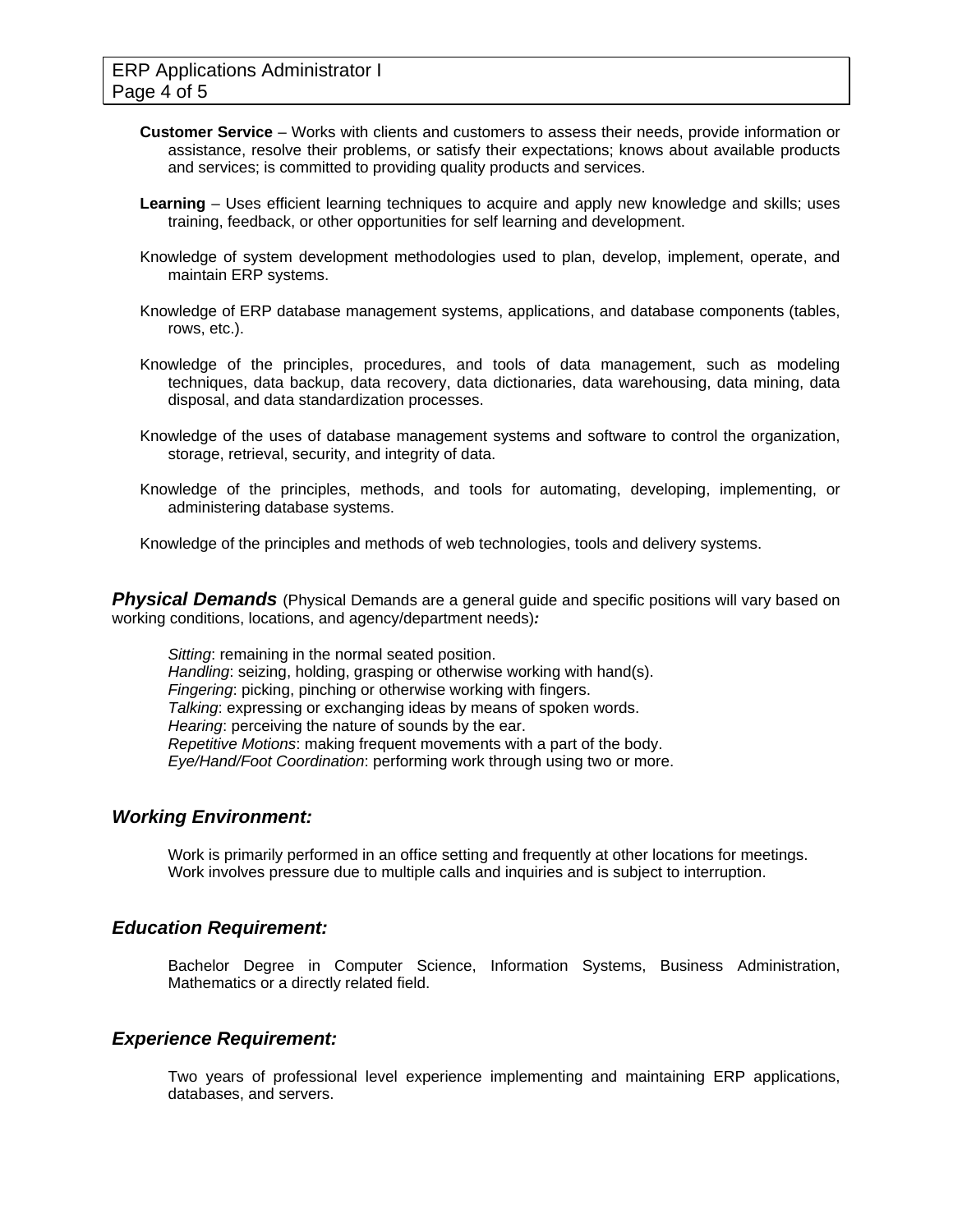# *Education/Experience Equivalency:*

Additional appropriate education may be substituted for the minimum experience requirement.

Additional appropriate experience may be substituted for the minimum education requirement.

# *Licensure and/or Certification:*

By position, requires a valid driver's license.

| <b>CLASS DETAIL</b>      |                      |
|--------------------------|----------------------|
| <b>FLSA CODE:</b>        | Exempt               |
| <b>ESTABLISHED DATE:</b> | xx/xx/2010           |
| <b>ESTABLISHED BY:</b>   | Melissa Fisher       |
| <b>REVISED DATE:</b>     |                      |
| <b>REVISED BY:</b>       |                      |
| <b>CLASS HISTORY</b>     | This is a new class. |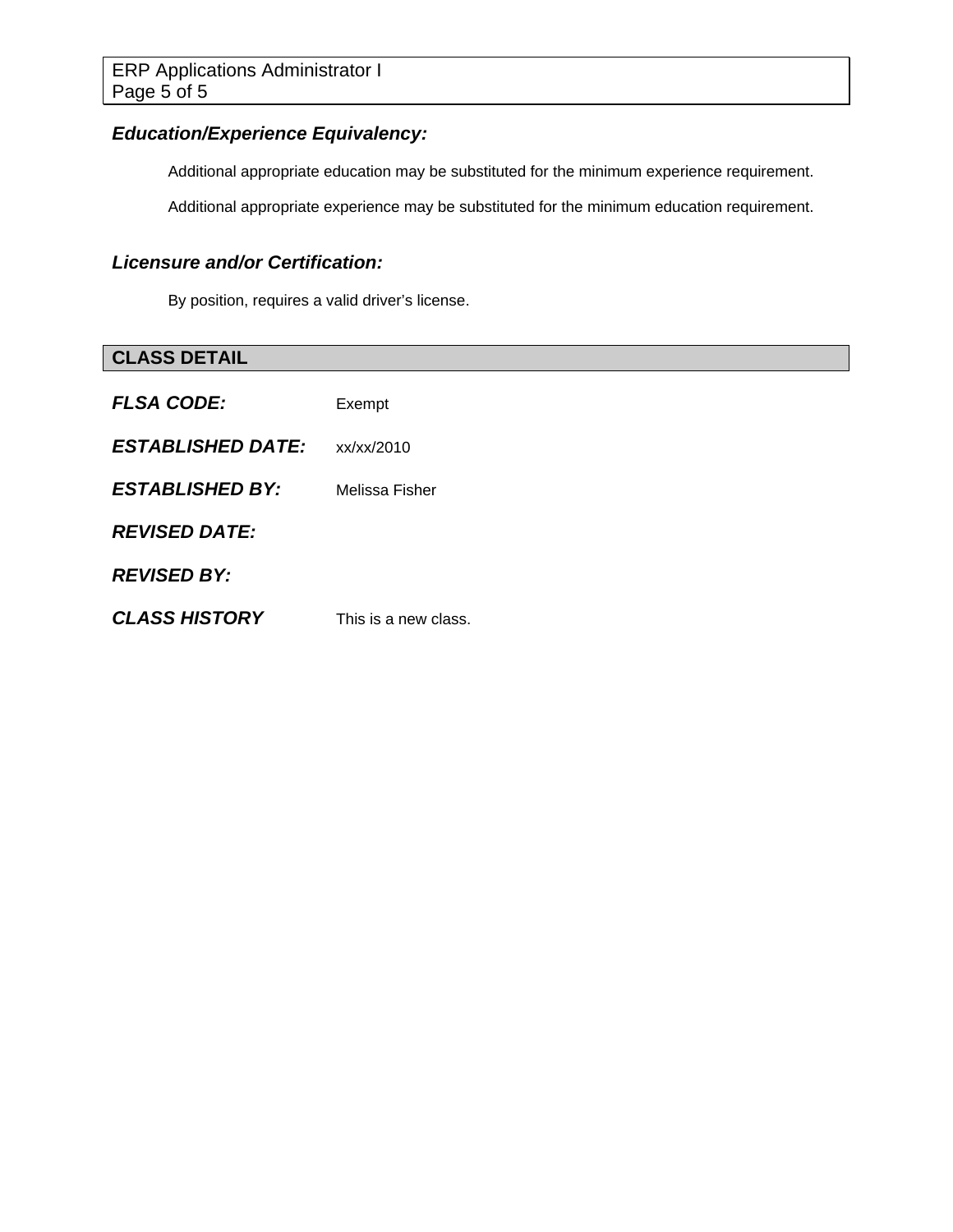

# Career Service Authority

Page 1 of 5

# ERP Applications Administrator II

# **GENERAL STATEMENT OF CLASS DUTIES**

Performs full performance level professional information technology work planning, developing, installing, configuring, and maintaining Enterprise Resource Planning (ERP) systems and applications; serves as a technical lead on projects involving implementation and maintenance of ERP applications, databases, and servers.

### **DISTINGUISHING CHARACTERISTICS**

The ERP Applications Administrator II is distinguished from the *ERP Applications Administrator I*, which performs standard level professional information technology work installing, configuring, and maintaining Enterprise Resource Planning (ERP) systems and applications.

ERP Applications Administrators are distinguished from IT Systems Administrators by the specialized knowledge and experience with ERP software and application functionality incumbents in the ERP classifications must possess. Further, ERP Applications Administrators function as a hybrid between a systems administrator and a database administrator, requiring knowledge related to the design, implementation, and maintenance of both databases and servers.

## *Guidelines, Difficulty and Decision Making Level:*

Guidelines are generally but not always clearly applicable, requiring the employee to exercise judgment in selecting the most pertinent guideline, interpret precedents, adapt standard practices to differing situations, and recommend alternative actions in situations without precedent.

Duties assigned are generally complex and may be of substantial intricacy. Work assignment is performed within an established framework under general instructions but requires simultaneous coordination of assigned functions or projects in various stages of completion.

Employee is responsible for determining time, place, and sequence of actions to be taken. Unusual problems or proposed deviations from guidelines, practices, or precedents may be discussed with the supervisor before being initiated.

## *Level of Supervision Received and Quality Review:*

Under general supervision, the employee receives assignments and is expected to carry them through to completion with substantial independence. Work is reviewed for adherence to instructions, accuracy, completeness, and conformance to standard practice or precedent. Recurring work clearly covered by guidelines may or may not be reviewed.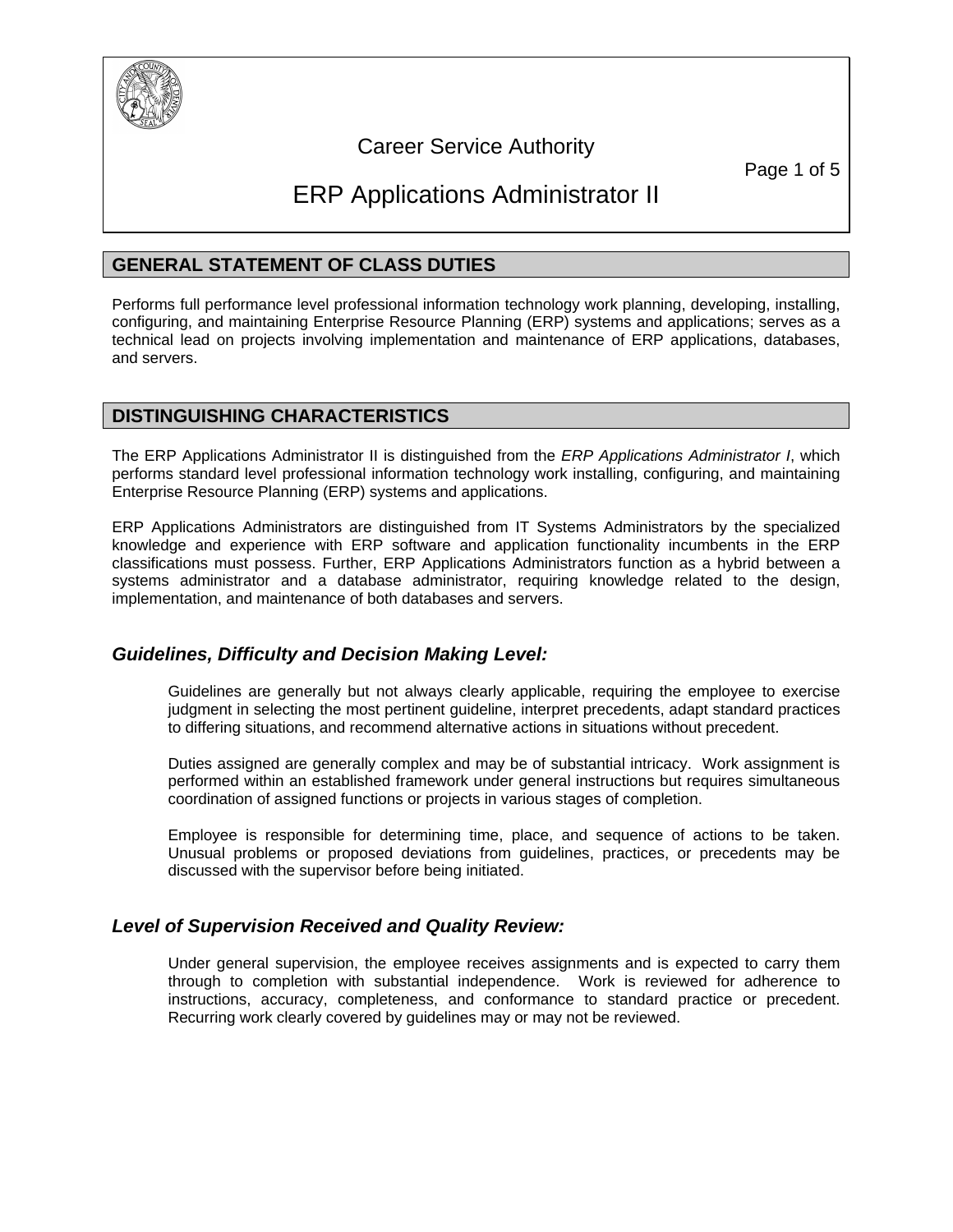#### *Interpersonal Communications and Purpose:*

Contacts with the public or employees where explanatory or interpretive information is exchanged, defended, and gathered and discretion and judgment are required within the parameters of the job function.

### *Level of Supervision Exercised:*

By position, performs lead work.

### **ESSENTIAL DUTIES**

Leads the installation, upgrade, and maintenance of ERP applications, databases, middleware, and servers, which includes installing new software releases and system upgrades, evaluating and installing patches, and conducting database migrations, refreshes, and restores.

Plans, designs, and develops database servers, web servers, and application servers in a multi-instance environment. Implements and maintains the architecture necessary for ERP integration with other application systems.

Functions as the lead on projects to architect, implement or enhance, and test ERP systems and applications to meet dynamic business needs. Performs complex configuration, change management and testing activities to support a service-oriented architecture and integration between all applications.

Troubleshoots and resolves complex technical problems with ERP systems to include application, database, and server problems.

Manages the integrity of security design and engineering for ERP applications and systems, including the implementation of backup and recovery processes. Administers ERP systems security measures to protect data, software, and hardware.

Participates in the development of database-related application development standards covering database creation, software placement, storage and auditing. Plans and implements operating procedures for backup of database and recovery of database information.

Determines future growth requirements of the applications in areas such as database size, number of end-users and application functionality; works with other information technology professionals to address application capacity needs.

Ensures the performance and reliability of ERP systems by monitoring these systems for high availability, load balancing, and satisfactory response time and working with other information technology professional to resolve performance issues.

Monitors third party tools for application and database performance, provides recommendations for enhancements/changes, and makes database table changes/additions to packaged software applications.

Provides programming/scripting assistance to support ERP system automation; debugs and tunes/optimizes SQL statements.

By position, performs lead work over other information technology professionals or performs project management duties.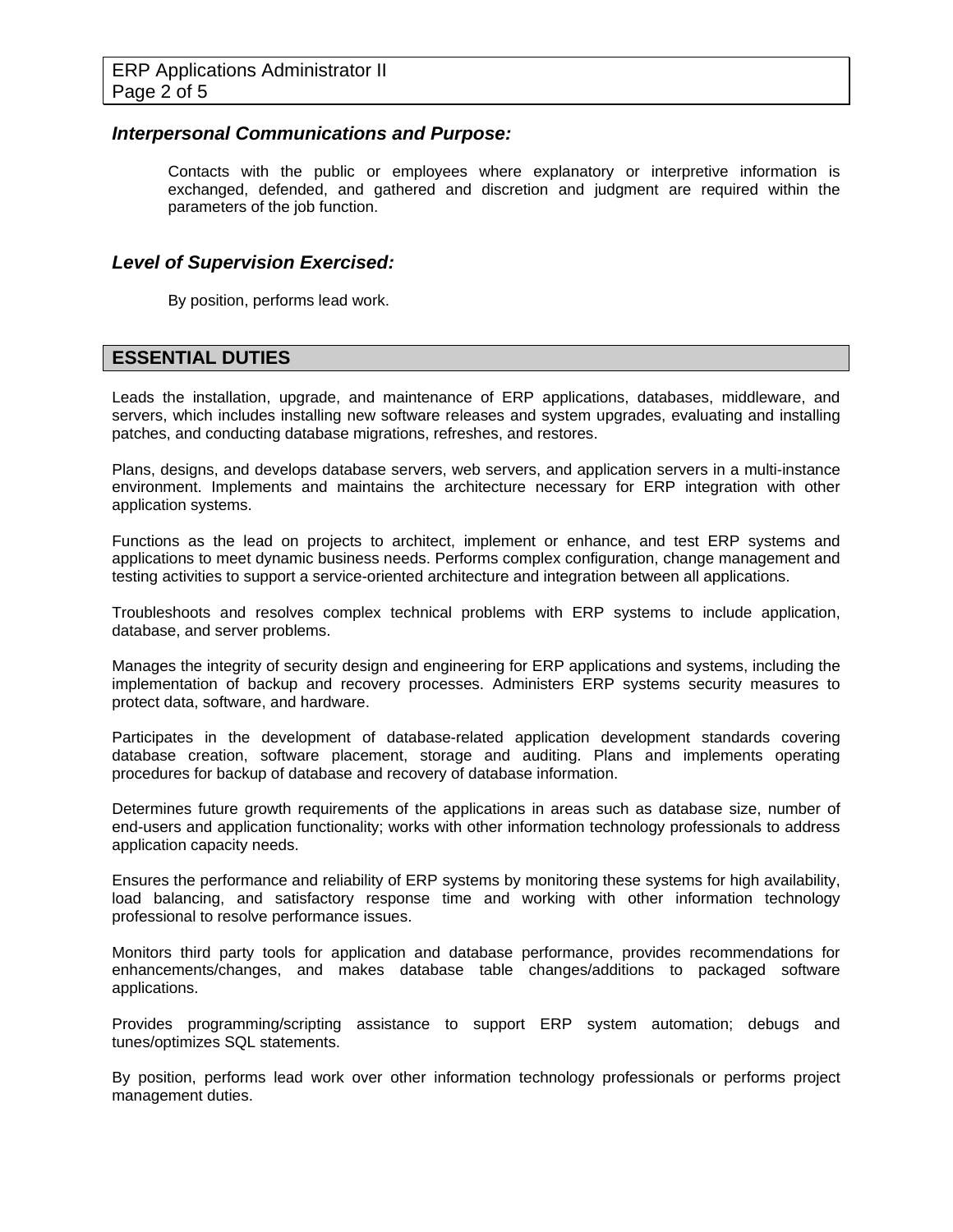Performs other related duties as assigned or requested.

Any one position may not include all of the duties listed. However, the allocation of positions will be determined by the amount of time spent in performing the essential duties listed above.

### **MINIMUM QUALIFICATIONS**

#### *Competencies, Knowledge, & Skills:*

- **Integrity/Honesty** Contributes to maintaining the integrity of the organization; displays high standards of ethical conduct and understands the impact of violating these standards on an organization, self, and others; is trustworthy.
- **Attention to Detail** Is thorough when performing work and conscientious about attending to detail.
- **Technical Competence** Uses knowledge that is acquired through formal training or extensive on the job experience to perform one's job; works with, understands, and evaluates technical information related to the job; advises others on technical issues.
- **Self Management** Sets well defined and realistic personal goals; displays a high level of initiative, effort, and commitment towards completing assignments in a timely manner; works with minimal supervision; is motivated to achieve; demonstrates responsible behavior.
- **Problem Solving** Identifies problems; determines accuracy and relevance of information; uses sound judgment to generate and evaluate alternative, and to make recommendations.
- **Technology Application** Uses machines, tools, or equipment effectively; uses computers and computer applications to analyze and communicate information in the appropriate format.
- **Information Management** Identifies a need for and knows where or how to gather information; organizes and maintains information or information management systems.
- **Reading** Understands and interprets written material, including technical material, rules, regulations, instructions, reports, charts, graphs, or tables; applies what is learned from written material to specific situations.
- **Writing** Recognizes or uses correct English grammar, punctuation, and spelling; communicates information (for example, facts, ideas, or messages) in a succinct and organized manner; produces written information, which may include technical material that is appropriate for the intended audience.
- **Interpersonal Skills** Shows understanding, friendliness, courtesy, tact, empathy, concern, and politeness to others; develops and maintains effective relationships with others; may include effectively dealing with individuals who are difficult, hostile, or distressed; related well to people from varied backgrounds and different situations; is sensitive to cultural diversity, race, gender, disabilities, and other individual differences.
- **Flexibility**  Is open to change and new information; adapts behavior or work methods in response to new information, changing conditions, or unexpected obstacles; effectively deals with ambiguity.
- **Reasoning** Identifies rules, principles, or relationships that explain facts, data and other information; analyzes information and makes correct inferences or draws accurate conclusions.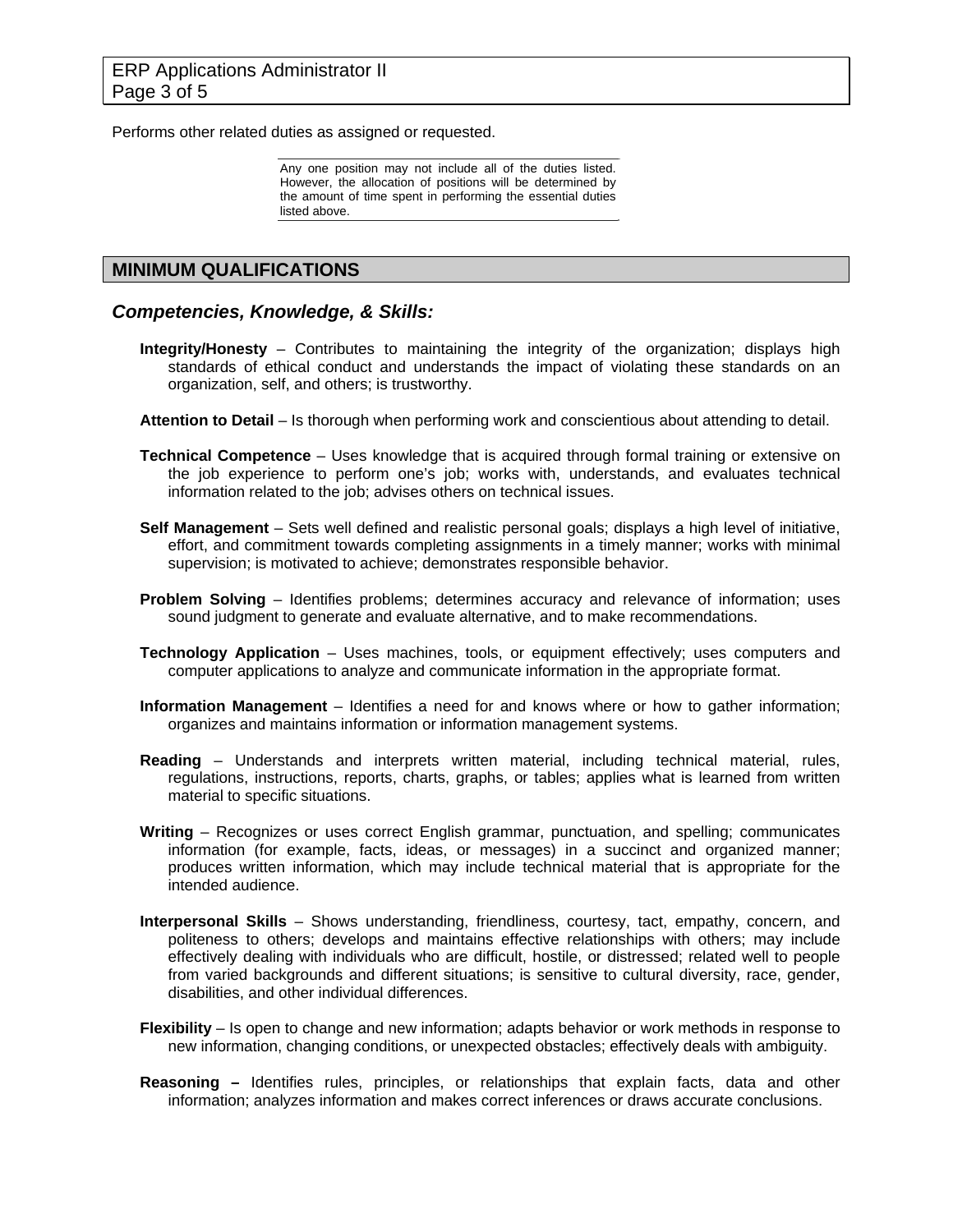- **Decision Making** Makes sound, well informed, and objective decisions; perceives the impact and implications of decisions; commits to action, even in uncertain situations, to accomplish organizational goals; causes change.
- **Teamwork** Encourages and facilitates cooperation, pride, trust, and group identity; fosters commitment and team spirit; works with others to achieve goals.
- **Customer Service** Works with clients and customers to assess their needs, provide information or assistance, resolve their problems, or satisfy their expectations; knows about available products and services; is committed to providing quality products and services.
- **Learning** Uses efficient learning techniques to acquire and apply new knowledge and skills; uses training, feedback, or other opportunities for self learning and development.
- Knowledge of system development methodologies used to plan, develop, implement, operate, and maintain ERP systems.
- Knowledge of ERP database management systems, applications, and database components (tables, rows, etc.).
- Knowledge of the principles, procedures, and tools of data management, such as modeling techniques, data backup, data recovery, data dictionaries, data warehousing, data mining, data disposal, and data standardization processes.
- Knowledge of the uses of database management systems and software to control the organization, storage, retrieval, security, and integrity of data.
- Knowledge of the principles, methods, and tools for automating, developing, implementing, or administering database systems.
- Knowledge of the principles and methods of web technologies, tools and delivery systems.

**Physical Demands** (Physical Demands are a general guide and specific positions will vary based on working conditions, locations, and agency/department needs)*:* 

*Sitting*: remaining in the normal seated position. *Handling*: seizing, holding, grasping or otherwise working with hand(s). *Fingering*: picking, pinching or otherwise working with fingers. *Talking*: expressing or exchanging ideas by means of spoken words. *Hearing*: perceiving the nature of sounds by the ear. *Repetitive Motions*: making frequent movements with a part of the body. *Eye/Hand/Foot Coordination*: performing work through using two or more.

### *Working Environment:*

Work is primarily performed in an office setting and frequently at other locations for meetings. Work involves pressure due to multiple calls and inquiries and is subject to interruption.

### *Education Requirement:*

Bachelor Degree in Computer Science, Information Systems, Business Administration, Mathematics or a directly related field.